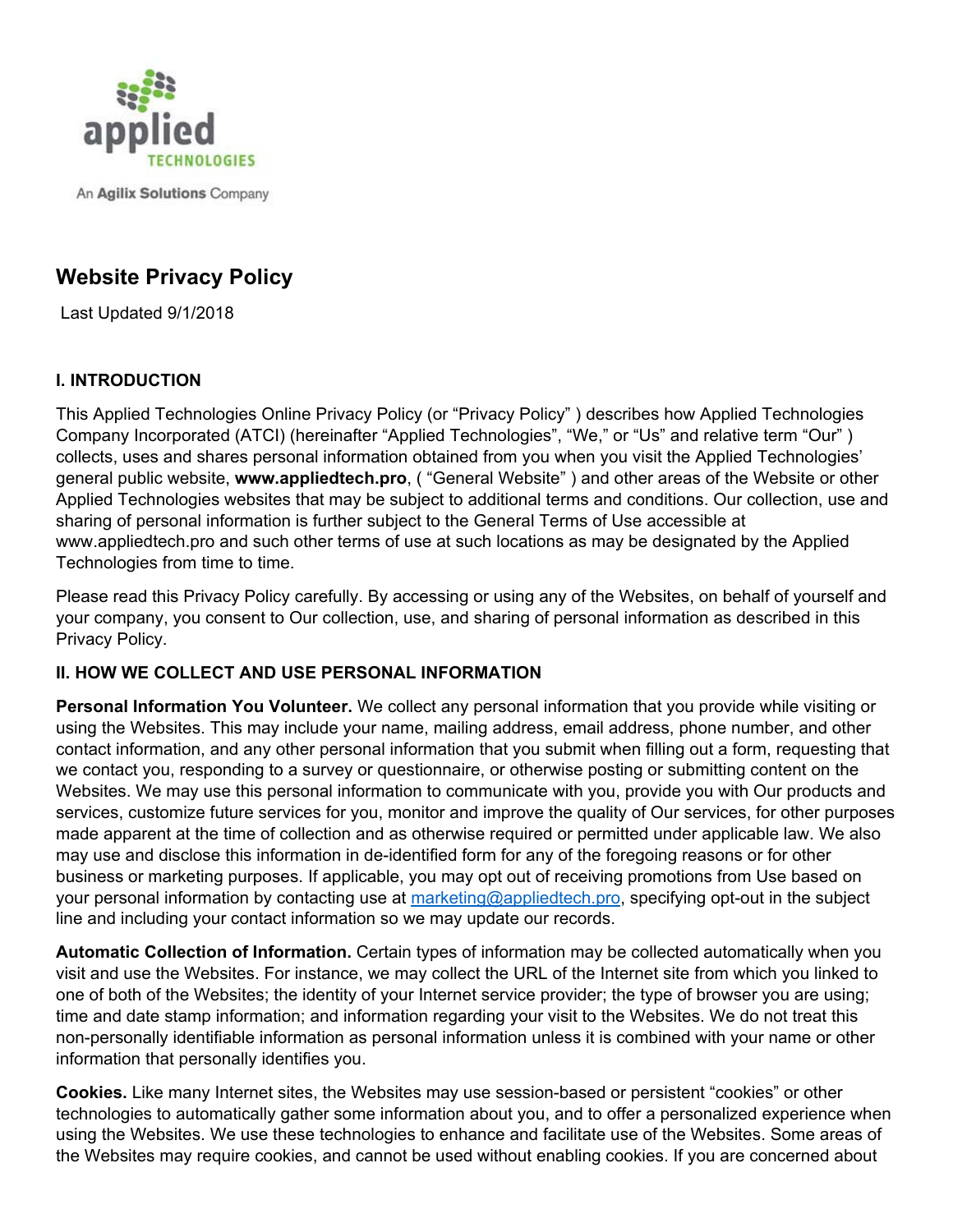cookies stored on your computer, we encourage you to follow your web browser's guidance for refusing cookies or deleting cookies after completing a browsing session. However, if your browser is set to refuse cookies, the Websites may not work through your web browser. See Cookie Policy for more information.

## **III. HOW WE SHARE PERSONAL INFORMATION**

**Service Providers.** We may share personal information collected through the Websites with companies that perform services on Our behalf, including companies that provide website development, hosting, payment processing and billing services.

**Affiliates and Business Partners.** We may share personal information collected through the Websites with Our affiliated entities and strategic business partners. These companies and organizations may use the information to contact you regarding information, products, or services that may be of interest, to improve our services to you, to support sales activities, manufacturer programs, and promotions that increase the awareness of products, services, and training opportunities, or as otherwise required or permitted under applicable law. Notwithstanding the foregoing, We do not share any of your credit card or debit card information stored with Us except if required pursuant to the next paragraph regarding Law Enforcement and Protection, or pursuant to the last paragraph of this Section, Business Transfers, however, the only credit card or debit card information We store and retain is your name and the last 4 digits of your credit or debit card account number.

**Law Enforcement and Protection.** We may disclose your personal information when we believe disclosure is appropriate to comply with the law or respond to a court order or subpoena; to prevent or investigate a possible crime, such as fraud or identity theft; or to protect the rights, property or safety of you, Us or others. We reserve the right to report to appropriate law enforcement, governmental authorities and other third parties any activities that we, in good faith, believe to be harmful or unlawful, with or without providing notice to you.

**Business Transfers.** All personal information and other content submitted by you through the Websites is treated as a business asset, and may be transferred by us in connection with a sale or transfer of Our business or assets, including as the result of a merger, acquisition, reorganization, dissolution or liquidation.

## **IV. PRIVACY PRACTICES OF THIRD PARTIES**

The Websites may contain links to Internet or mobile sites not owned or operated by us, including to sites featuring companies, products, services or news that may be of interest or to pages that we maintain on YouTube, Facebook, Twitter or other social media sites. You should review the privacy and other policies of other Internet and mobile site providers carefully, as these policies may be different than the policies of the Websites. We assume no responsibility or liability for any third party Internet or mobile site operator's privacy practices.

## **V. CHILDREN**

The Websites are intended for and directed to adults. In compliance with the Children's Online Privacy Protection Act (COPPA), we do not knowingly permit submission of personally identifiable information by anyone under 13 years of age. If you are under the age of 13, please do not provide us with any personally identifiable information.

## **VI. ONLINE SECURITY**

We strive to implement reasonable measures for the Websites to protect against the loss, misuse or alteration of any sensitive non-public personal information that is under Our control. However, please bear in mind that no website, database or data transmission over the Internet is totally secure, and we cannot guarantee the security of personal information you provide on or through this website.

## **VII. CHANGES TO THIS PRIVACY POLICY**

We reserve the right to amend this Privacy Policy from time to time, including without limitation as necessary to reflect new or unanticipated uses of personal information not previously disclosed in this Privacy Policy. Any